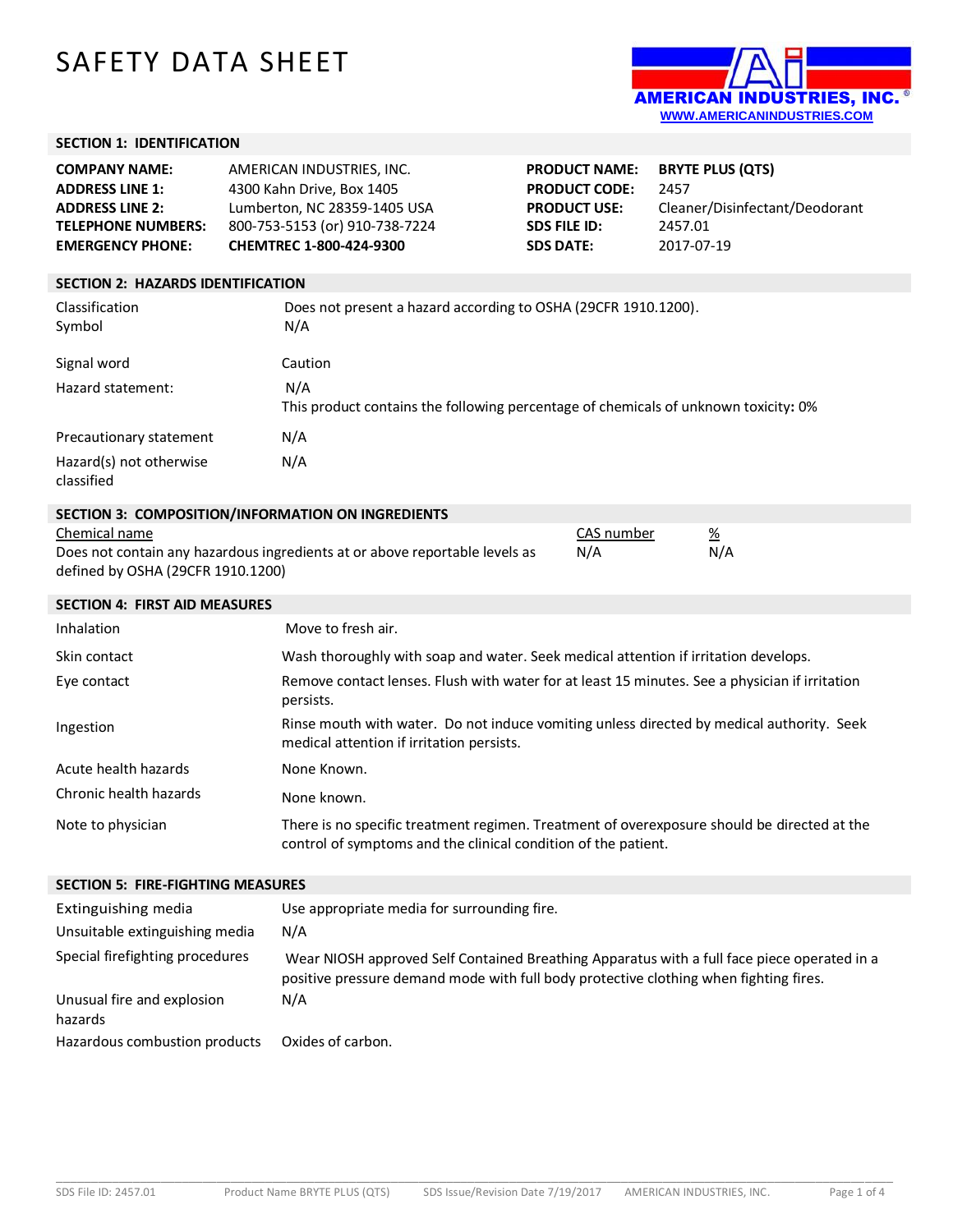| <b>SECTION 6: ACCIDENTAL RELEASE MEASURES</b>      |                                                                                                                |                 |                  |
|----------------------------------------------------|----------------------------------------------------------------------------------------------------------------|-----------------|------------------|
| Personal protective equipment                      | Refer to section VIII for proper Personal Protective Equipment.                                                |                 |                  |
| Spill                                              | Mop or soak up with appropriate absorbent material. Remove out of doors. Flush with water.                     |                 |                  |
| Waste disposal                                     | Dispose of in accordance with federal, state, and local regulations. Non-hazardous.                            |                 |                  |
| <b>RCRA Status</b>                                 | Non-hazardous.                                                                                                 |                 |                  |
| <b>SECTION 7: HANDLING AND STORAGE</b>             |                                                                                                                |                 |                  |
| Handling and Storage                               | Store in a cool, dry area away from extremes of temperature. Keep container tightly sealed when<br>not in use. |                 |                  |
| Other precautions                                  | Keep out of reach of children.                                                                                 |                 |                  |
| Incompatibility                                    | Strong oxidizing agents, peroxides.                                                                            |                 |                  |
| SECTION 8: EXPOSURE CONTROLS/PERSONAL PROTECTION   |                                                                                                                |                 |                  |
| Hazardous Component                                |                                                                                                                | <b>OSHA PEL</b> | <b>ACGIH TLV</b> |
| defined by OSHA (29CFR 1910.1200)                  | Does not contain any hazardous ingredients at or above reportable levels as                                    | N/A             | N/A              |
| Engineering controls/Ventilation                   | Not required.                                                                                                  |                 |                  |
| Respiratory protection                             | Not required with adequate ventilation.                                                                        |                 |                  |
| Personal protective equipment                      | Safety glasses.                                                                                                |                 |                  |
| <b>Additional Measures</b>                         | Wash hands and clothing in contact with product after use.                                                     |                 |                  |
| <b>SECTION 9: PHYSICAL AND CHEMICAL PROPERTIES</b> |                                                                                                                |                 |                  |
| Appearance<br>Odor<br>Odor threshold               | Clear blue liquid<br>Floral scent<br>N/D                                                                       |                 |                  |
| <b>Boiling point</b>                               | >212°F (100°C)                                                                                                 |                 |                  |
| <b>Freezing Point</b>                              | 32°F (0°C)                                                                                                     |                 |                  |
| Flammability                                       | Not considered a flammable liquid by OSHA (29 CFR 1910.1200).                                                  |                 |                  |
| Flash point                                        | N/D                                                                                                            |                 |                  |
| Auto-ignition temperature                          | N/A                                                                                                            |                 |                  |
| Upper/lower flammability limits                    | Lower: N/D<br>Upper: N/D                                                                                       |                 |                  |
| Vapor Pressure (mmHg)                              | 17.5 @ 77°F (25°C)                                                                                             |                 |                  |
| Vapor density (Air = $1$ )                         | $\leq$ 1                                                                                                       |                 |                  |
| <b>Evaporation Rate</b>                            | $\leq$ 1                                                                                                       |                 |                  |
| Specific Gravity (H20=1)                           | 1.01 @ 77°F (25°C)                                                                                             |                 |                  |
| pH                                                 | 10.5                                                                                                           |                 |                  |
| Solids (%)                                         | N/D                                                                                                            |                 |                  |
| Solubility in Water                                | 100%                                                                                                           |                 |                  |
| Partition Coefficient:n-<br>Octanol/water (Kow)    | N/D                                                                                                            |                 |                  |
| Volatility including water (%)                     | 99%                                                                                                            |                 |                  |
| <b>VOC</b>                                         | 0%                                                                                                             |                 |                  |
| Dielectric Strength (Volts)                        | N/A                                                                                                            |                 |                  |
| <b>Decomposition Temperature</b>                   | N/D                                                                                                            |                 |                  |
| Viscosity                                          | N/A                                                                                                            |                 |                  |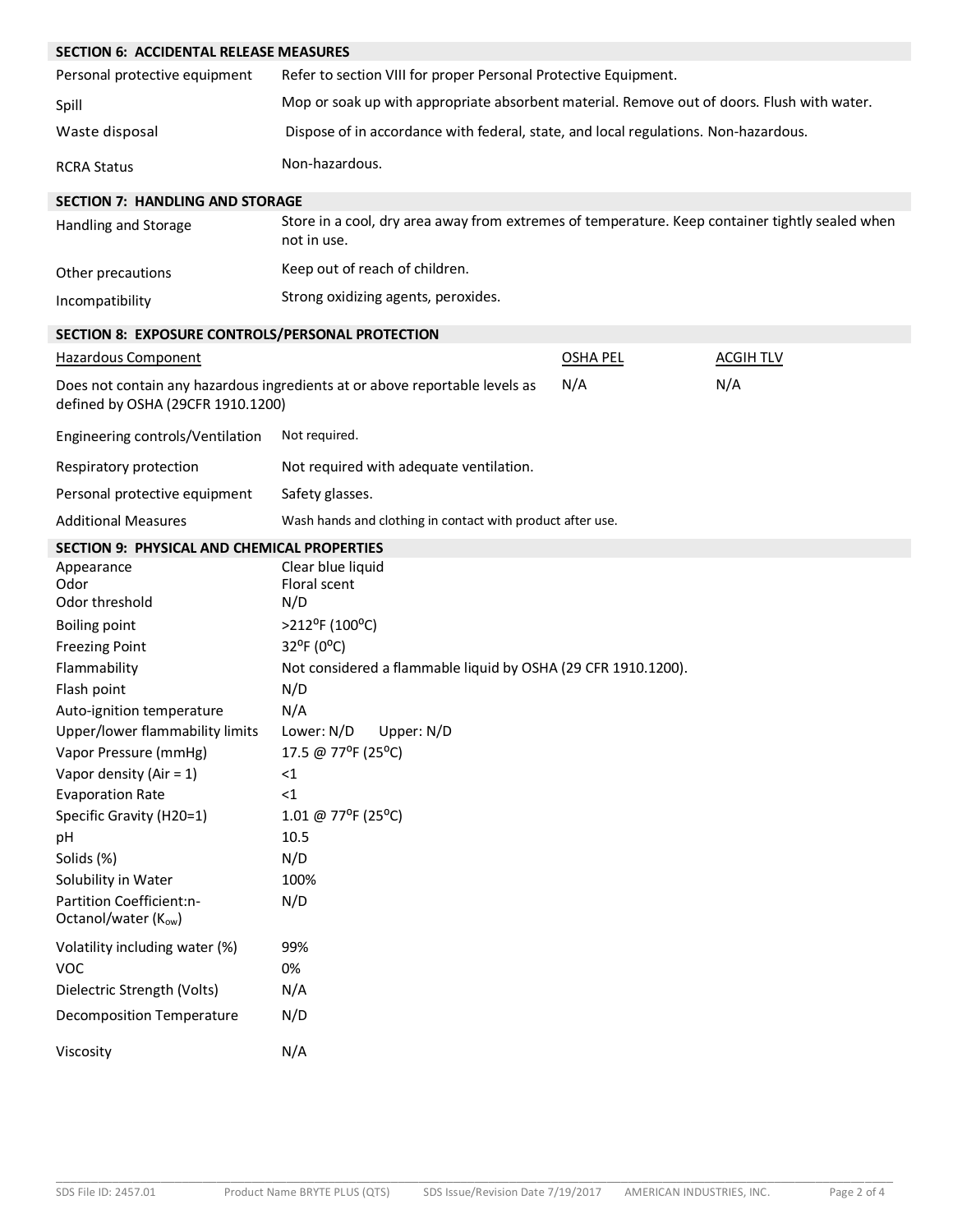# **SECTION 10: STABILITY AND REACTIVITY** Reactivity **None Known**. Chemical stability Stable. Conditions to avoid Extremes of temperature. Incompatibility Strong oxidizing agents, Peroxides. Hazardous decomposition products Oxides of carbon. Possible hazardous reactions Will not occur. **SECTION 11: TOXICOLOGICAL INFORMATION**

| Toxicological information    | Not established.                                                                      |
|------------------------------|---------------------------------------------------------------------------------------|
| Routes of Entry              | Eyes, Ingestion, Skin.                                                                |
| Ingestion                    | Not a likely route of exposure under normal product handling conditions.              |
| Inhalation                   | None. Exposure not likely.                                                            |
| Skin contact                 | For hypersensitive persons, may irritate the skin after prolonged periods of contact. |
| Eye contact                  | Causes irritation, redness, tearing.                                                  |
| Medical condition aggravated | Pre-existing disorders of the skin and eyes will be aggravated by over exposure.      |
| Acute health hazards         | None known.                                                                           |
| Chronic health hazards       | None known.                                                                           |
| Carcinogenicity              | This product is not considered to be a carcinogen by IARC, ACGIH, NTP, or OSHA.       |

# **SECTION 12: ECOLOGICAL INFORMATION**

| Ecological information   | Not established.                     |
|--------------------------|--------------------------------------|
| Biodegradability         | Readily biodegradable.               |
| Bioaccumulation          | This product does not bioaccumulate. |
| Mobility in soil         | This product is mobile in soil.      |
| Other ecological hazards | None known.                          |

#### **SECTION 13: DISPOSAL CONSIDERATIONS**

| Waste disposal     | Dispose of in accordance with federal, state, and local regulations. Non-hazardous |
|--------------------|------------------------------------------------------------------------------------|
| <b>RCRA Status</b> | Non-hazardous.                                                                     |

#### **SECTION 14: TRANSPORT INFORMATION**

| DOT:                       |                             |
|----------------------------|-----------------------------|
| UN number                  | Cleaning Compound, N. O. S. |
| UN proper shipping name    | None                        |
| Transport hazard class(es) | N/A                         |
| Packing group              | None                        |

# **SECTION 15: REGULATORY INFORMATION**

TSCA Status: All chemicals are listed or exempt. CERCLA (Comprehensive response compensation, and liability act): None. SARA 311/312 Hazardous categories: None. SARA 313 reportable ingredients: None. Clean water act: None. US state regulations: None. California Proposition 65: None.